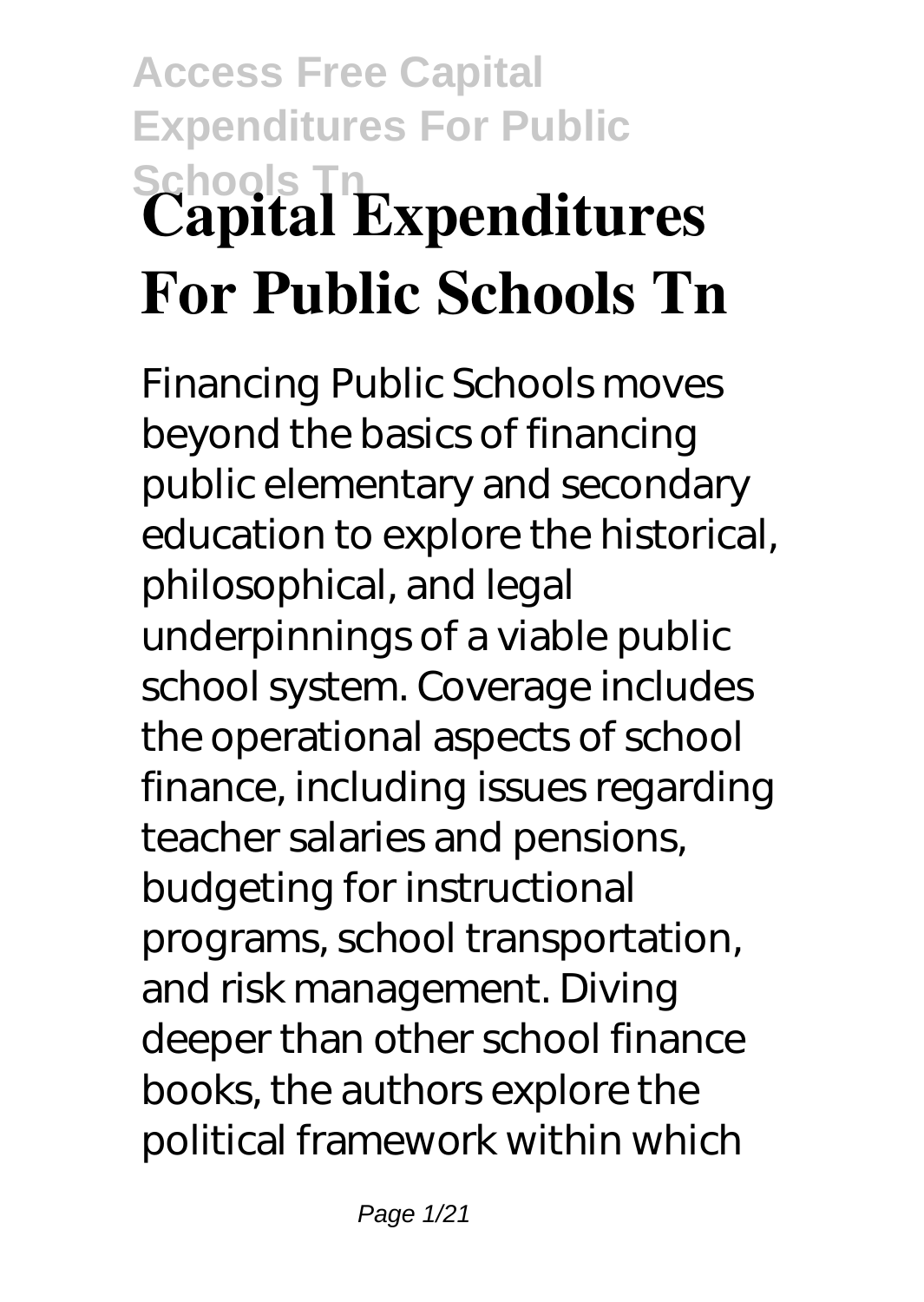**Schools Tn**<br>Schools must function, discuss the privatization of education and its effects on public schools, offer perspectives regarding education as an investment in human capital, and expertly explain complex financial and economic issues. This comprehensive text provides the tools to apply the many and varied fiscal concepts and practices that are essential for aspiring public school administrators who aim to provide responsible stewardship for their students. Special Features: "Definitional Boxes" and "Key Terms" throughout chapters enhance understanding of difficult concepts. Coverage of legal, political, and historical issues provides a broader context and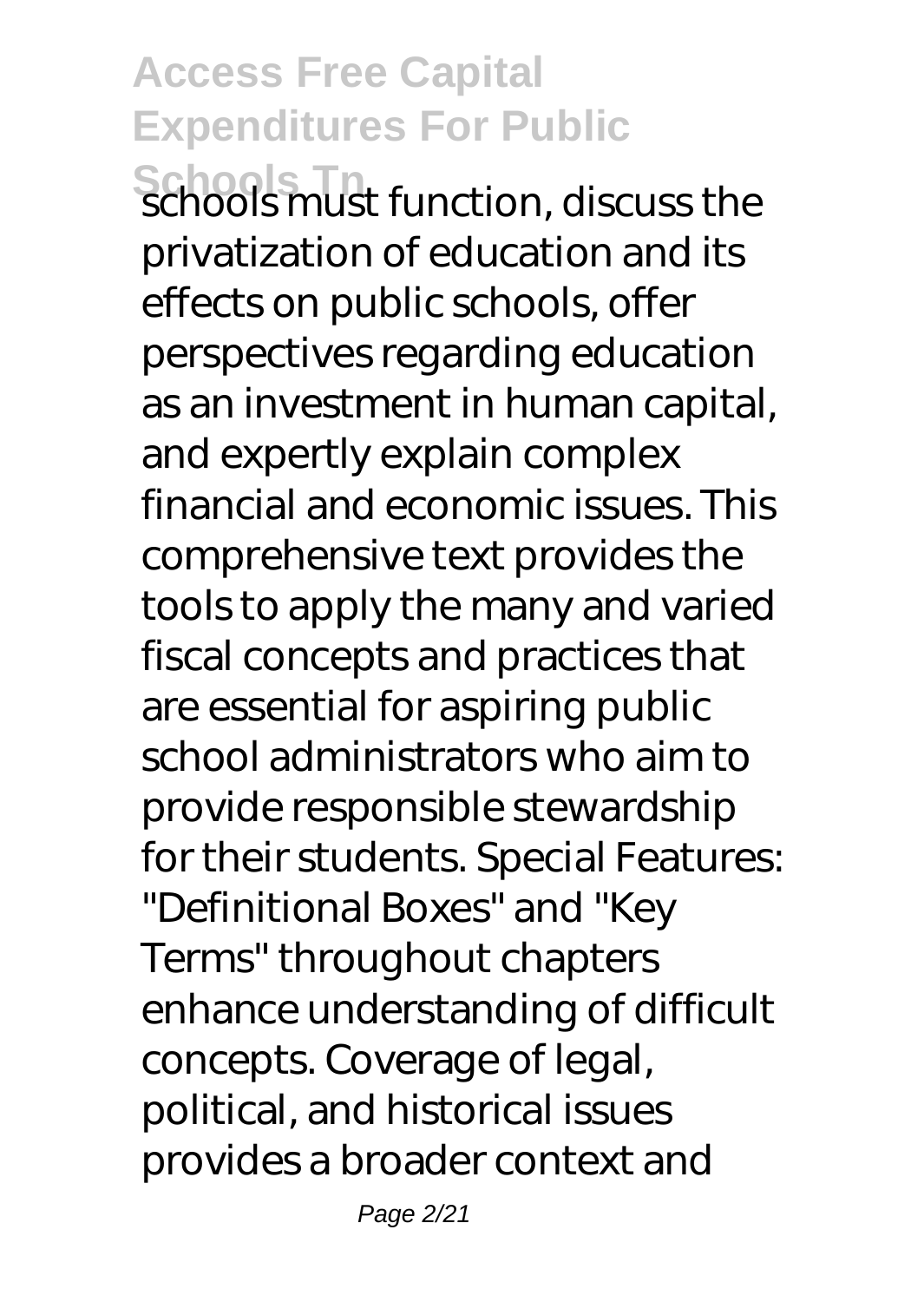Schools Thex understanding of school finance. Offers in-depth exploration of business management of financial resources, including fiscal accounting, school facilities, school transportation, financing with debt, and the nuances of school budgeting techniques. Reducing School Expenses recommends research-supported solutions on specific topics to reduce school expenses; contain health insurance, pension, and risk management costs; fund capital projects; and tackle critical funding issues in primary and secondary public, nonpublic, and charter schools.--Richard A. Hall Ph. D., superintendent, Mid-East Career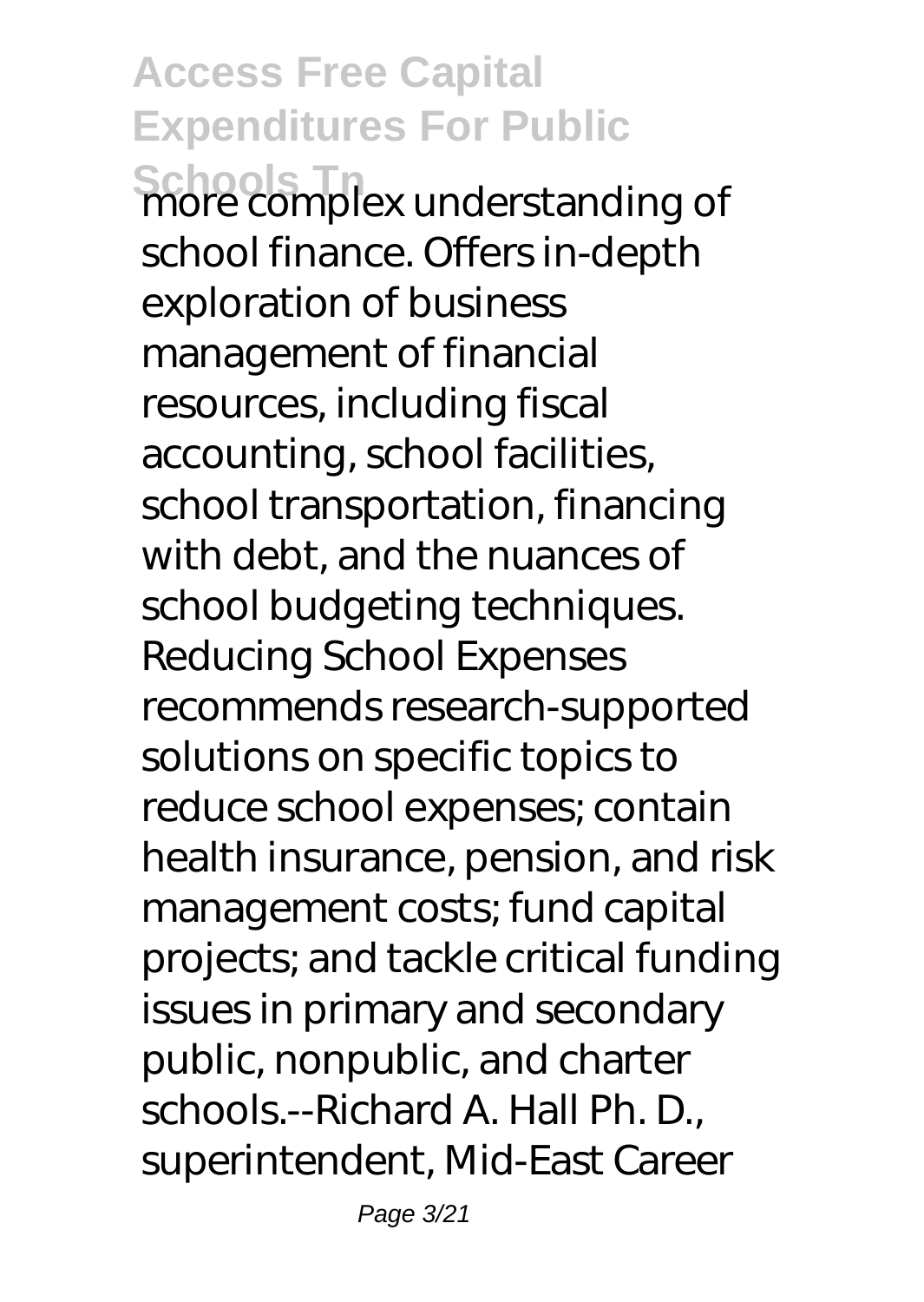**Access Free Capital Expenditures For Public Schools Tn**<br>and Technology Centers, Zanesville, Ohio Issues Related to Capital Outlay and Debt Service Public Schools in Hard Times Hearings Before the Joint Economic Committee, Congress of the United States, One Hundred First Congress, Second Session, January 24 and 30, February 2 and 8, and March 15, 1990 Reducing School Expenses Projections of Educational Statistics to ... Public Education Finances Reviews of National Policies for Education: Lithuania 2002 **Includes a section called Program and plans which describes the Center's activities for the current**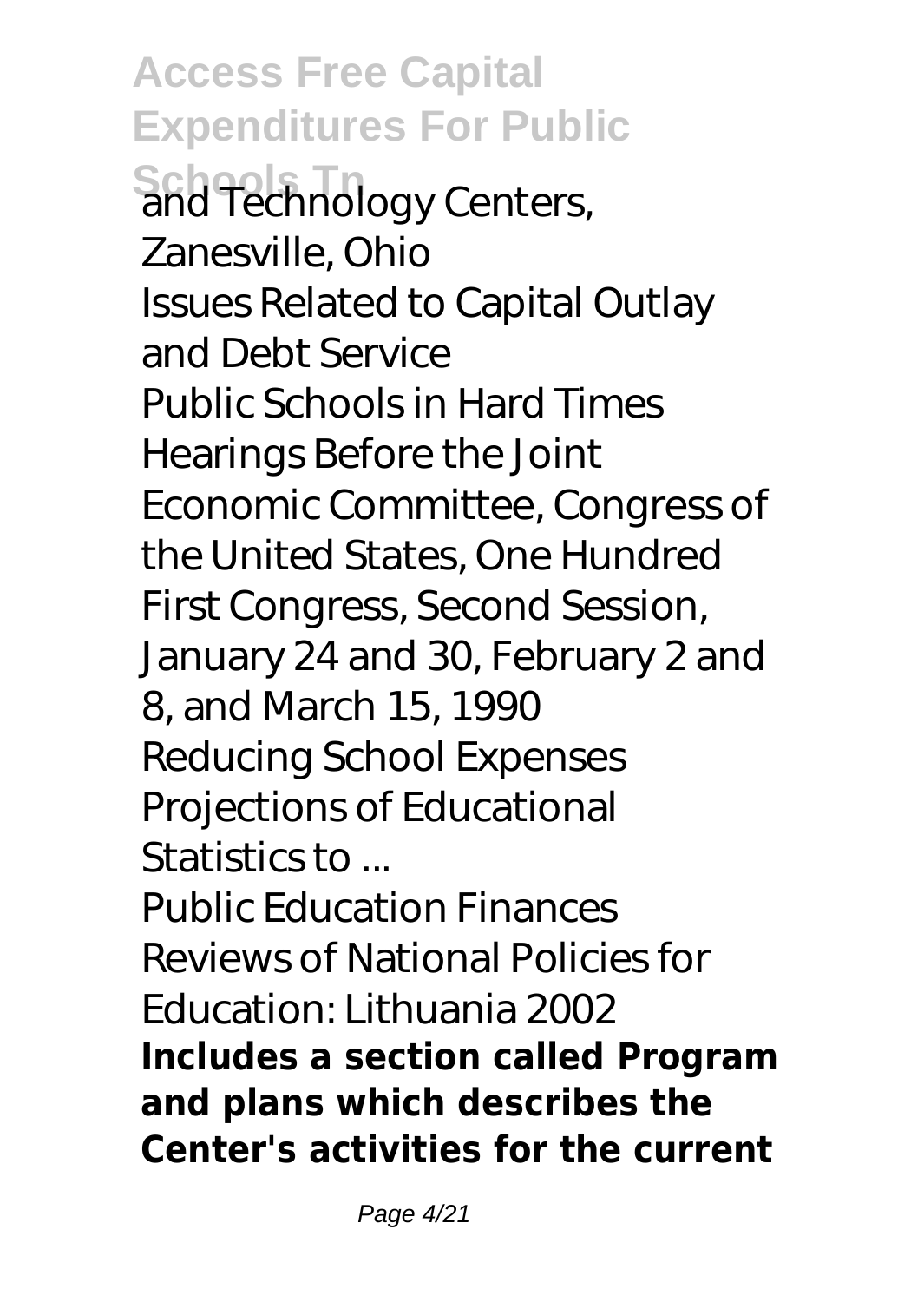**Schools Tn fiscal year and the projected activities for the succeeding fiscal year.**

**Mission Statement: The current education policy emphasis on higher performance standards, school-level accountability, and market-based reform presents important research challenges within the field of school finance. The simultaneous pursuit of both equity and efficiency within this policy context creates an unprecedented demand for rigorous, timely, and fieldrelevant research on fiscal practices in schools. This book series is intended to help meet this demand. Specifically, the series provides a scholarly forum for interdisciplinary research on the financing of public, private,** Page 5/21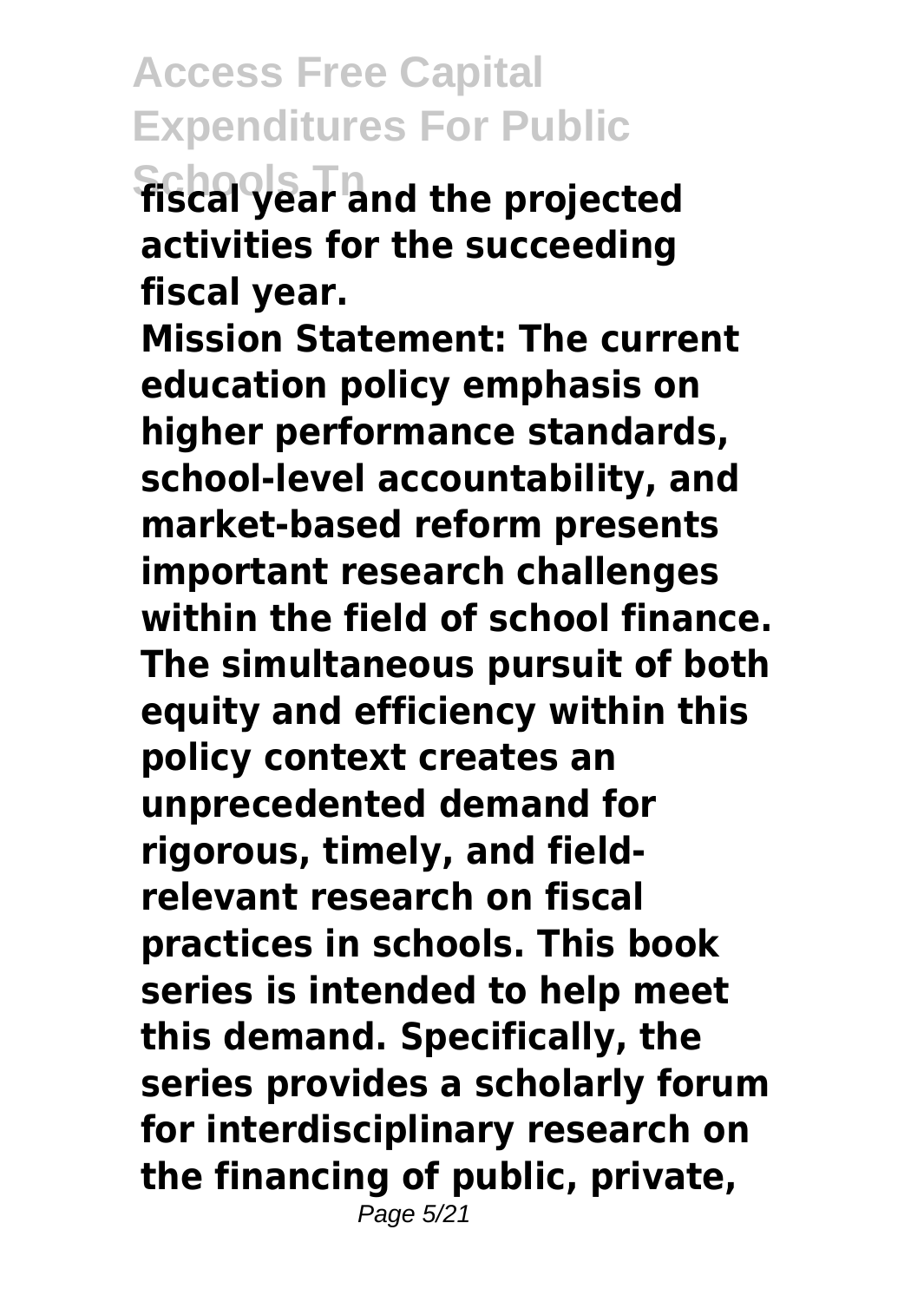**Schools Tn and higher education in the United States and abroad. The series is committed to disseminating high quality empirical studies, policy analyses, theoretical models, and literature reviews on contemporary issues in fiscal policy and practice. Each themed volume is intended for a diversity of readers, including academic researchers, policy makers, and school practitioners. Current Expenditures Per Pupil in Public School Systems Projections of Educational Statistics Hearing Before the Committee on Education and Labor, House of Representatives, One Hundred First Congress, Second Session, Hearing Held in Washington, DC,** Page 6/21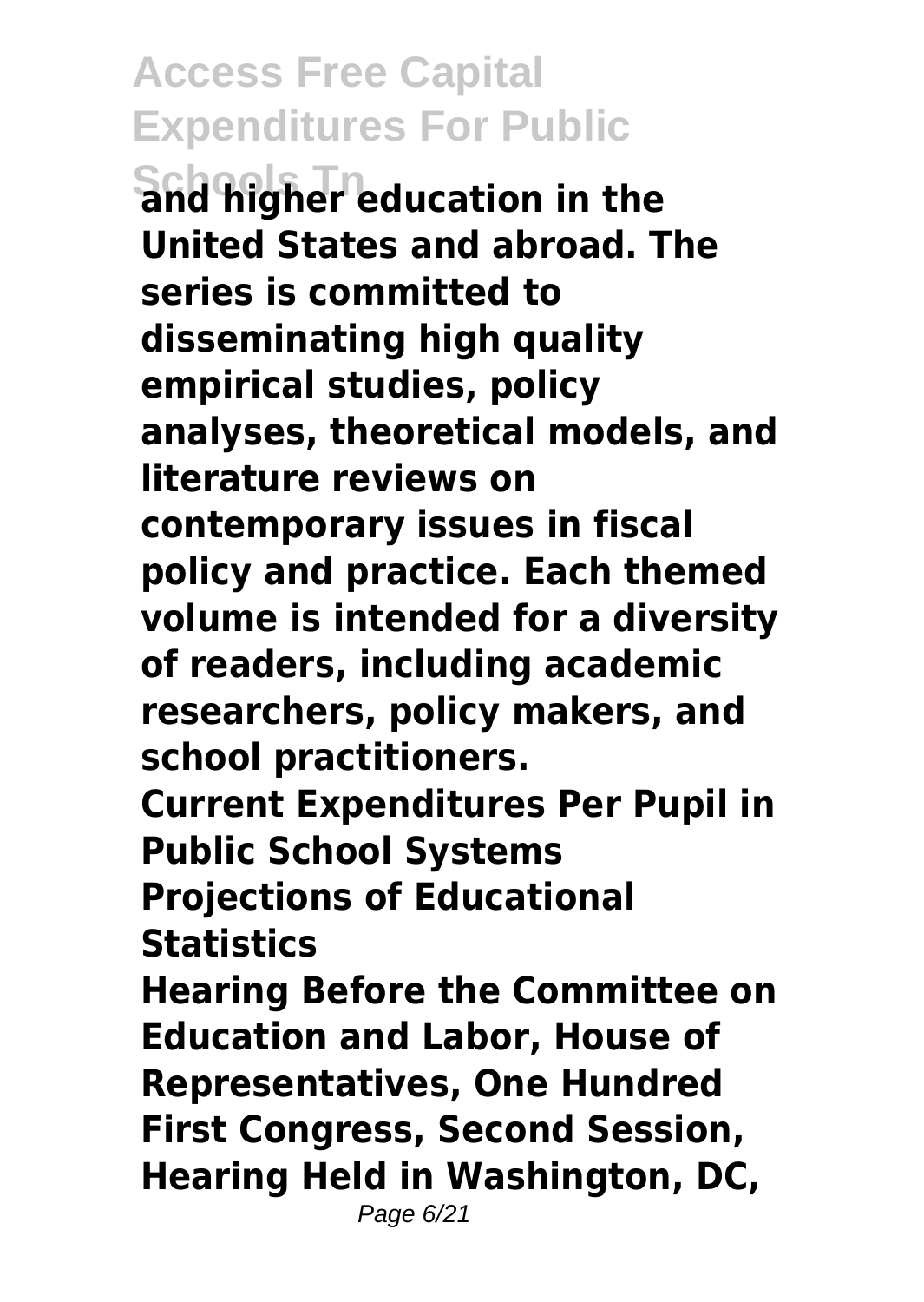**Access Free Capital Expenditures For Public Schools Tn February 28, 1990 Hearings Before a Subcommittee of ..., 94-1, on H.R. 6558 and Related Bills. Part 2 General Revenue Sharing : Hearings Before a Subcommittee of the Committee on Government Operations, House of Representatives, Ninety-fourth Congress, First Session, on H.R. 6558 and Related Bills .... The 1990 Economic Report of the President Fiscal Policy in Urban Education** *In the first social history of what happened to public schools in those "years of the locust," the authors explore the daily experience of schoolchildren in many kinds of communities--the public school students of*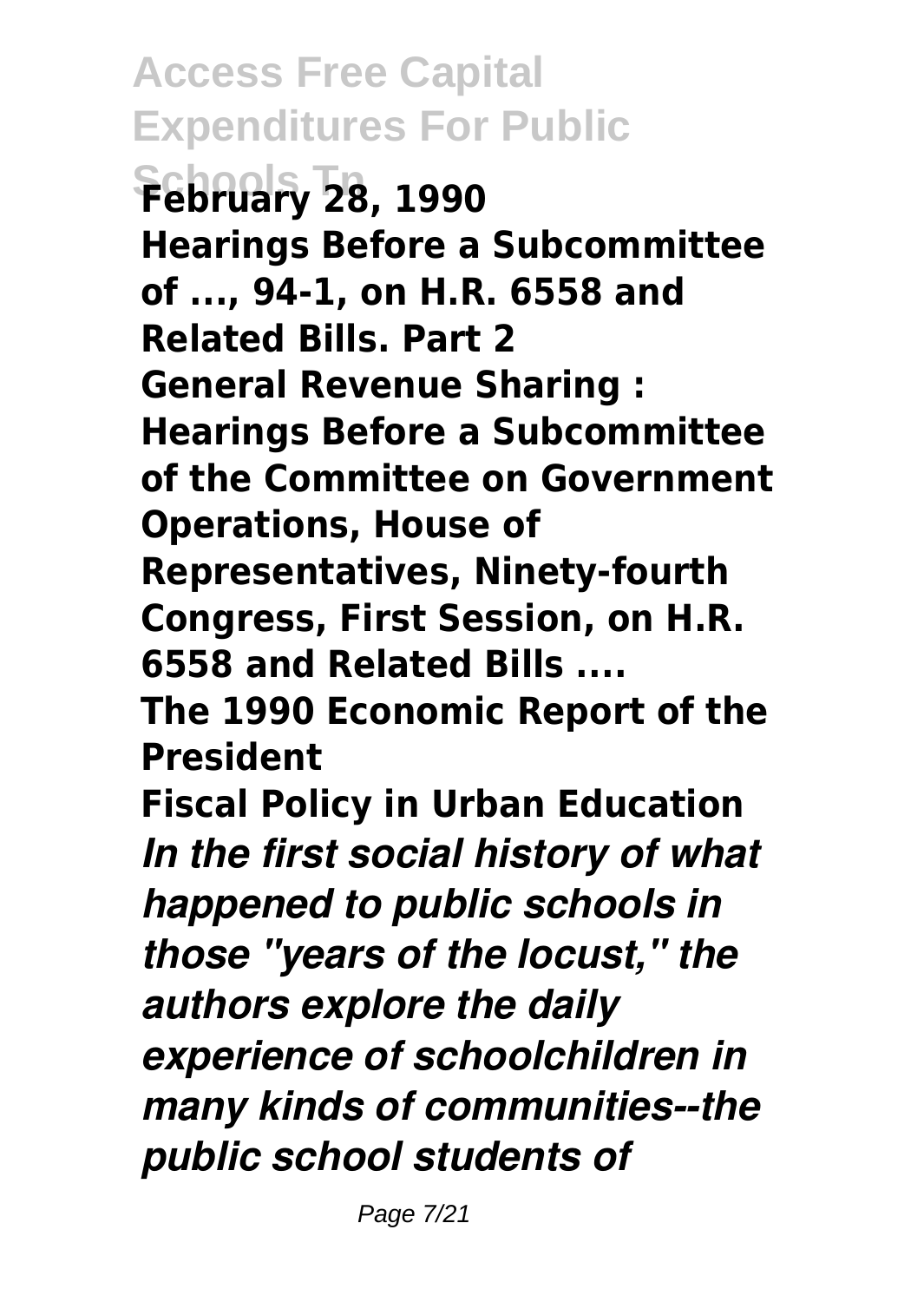**Schools Tn** *working-class northeastern towns, the rural black children of the South, the prosperous adolescents of midwestern suburbs. How did educators respond to the fiscal crisis, and why did Americans retain their faith in public schooling during the cataclysm? The authors examine how New Dealers regarded public education and the reaction of public school people to the distinctive New Deal style in programs such as the National Youth Administration. They illustrate the story with photographs, cartoons, and vignettes of life behind the schoolhouse door. Moving from that troubled period*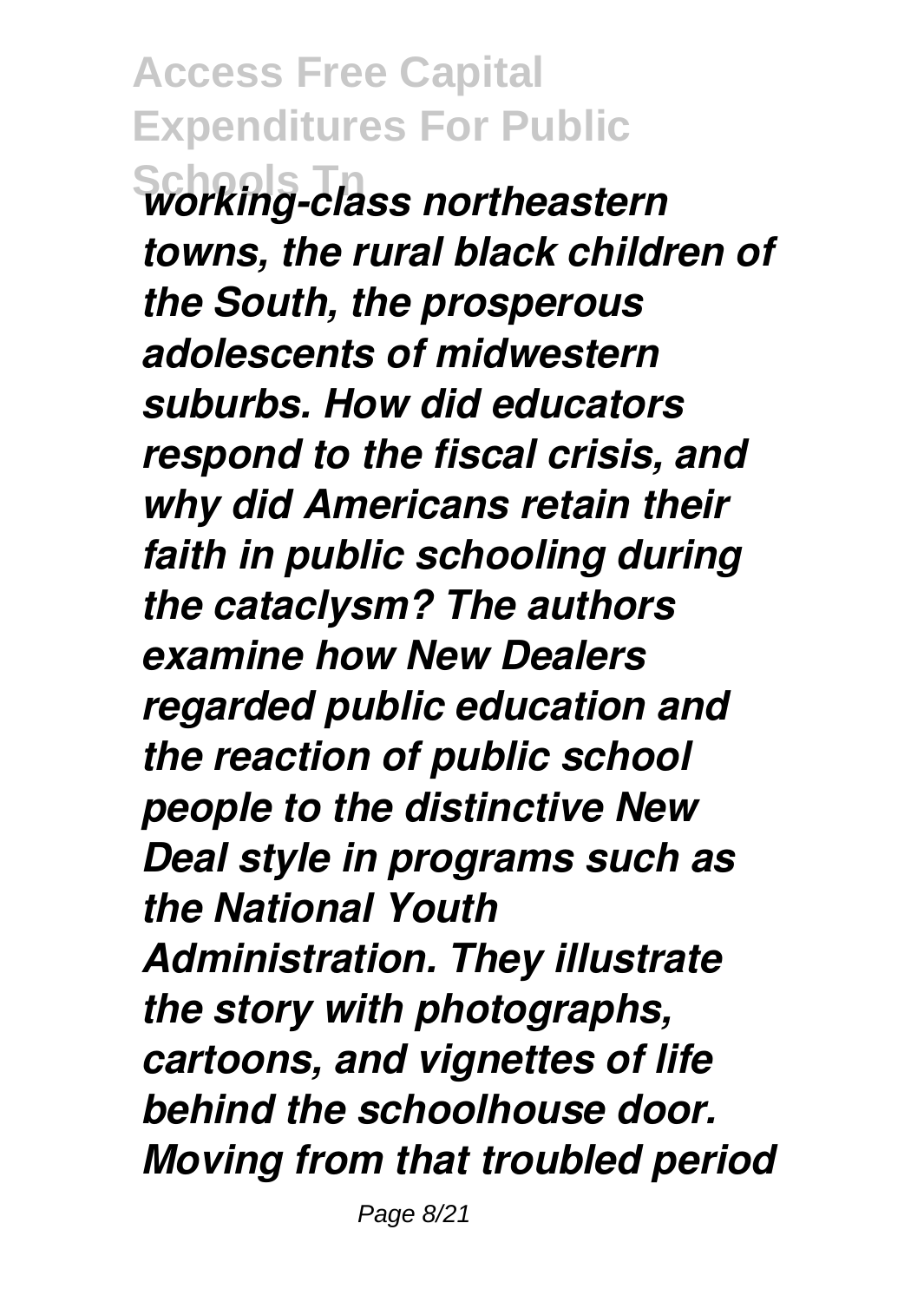**Schools Tn** *to our own, the authors compare the anxieties of the depression decade with the uncertainties of the 1970s and 1980s. Heirs to an optimistic tradition and trained to manage growth, school staff have lately encountered three shortages: of pupils, money, and public confidence. Professional morale has dropped as expectations and criticism have mounted. Changes in the governing and financing of education have made planning for the future even riskier than usual. Drawing on the experience of the 1930s to illuminate the problems of the 1980s, the authors lend historical perspective to current*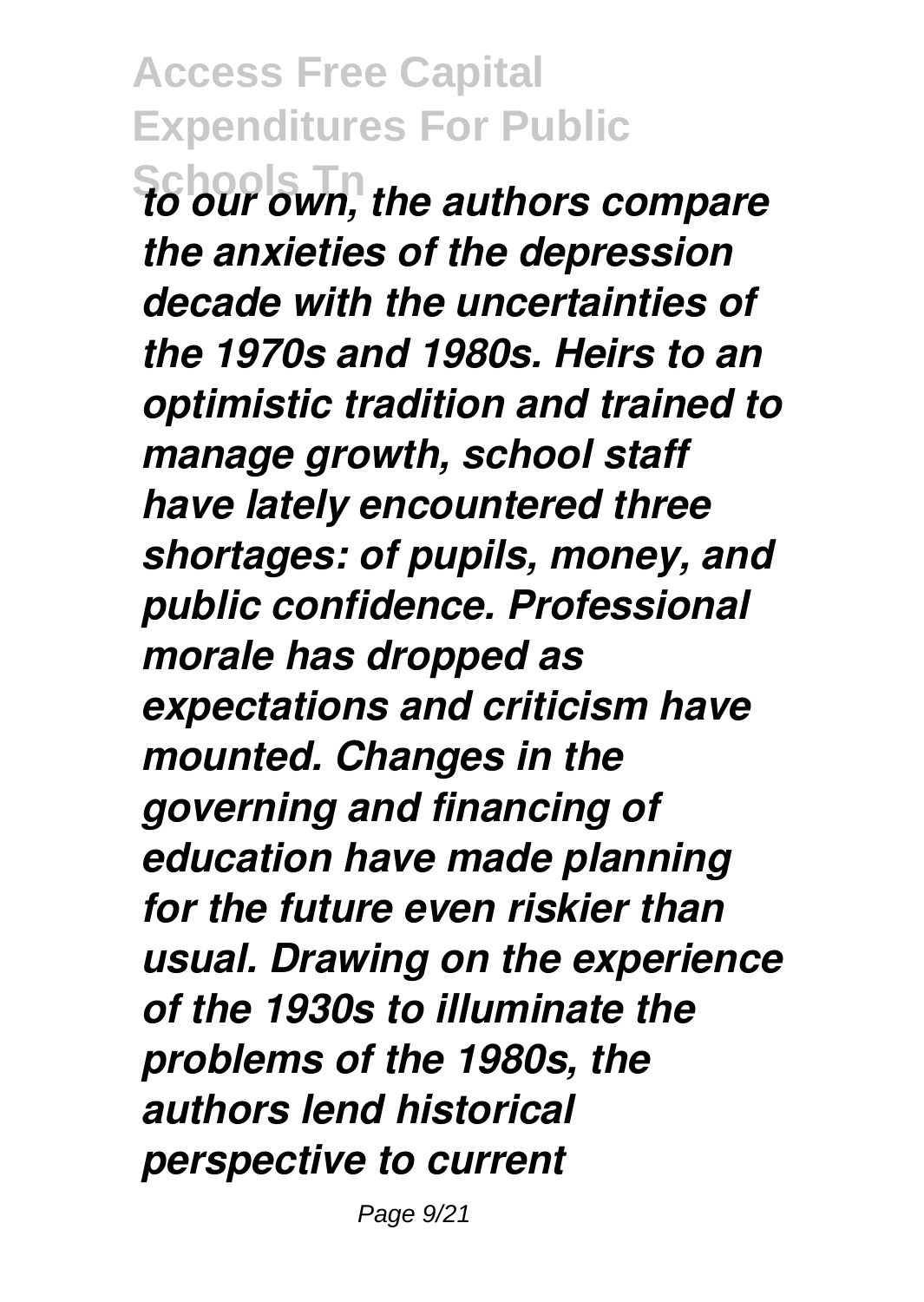**Access Free Capital Expenditures For Public Schools Tn** *discussions about the future of public education. They stress the basic stability of public education while emphasizing the unfinished business of achieving equality in schooling. Capital Expenditures for Public SchoolsFiscal Policy in Urban EducationIAP Pupil Transportation The Third Regional Plan For The New York-New Jersey-Connecticut Metropolitan Area Hearings Before a Subcommittee of the Committee on Appropriations, House of Representatives, One Hundred Fifth Congress, Second Session Proceedings and Debates of the ... Congress*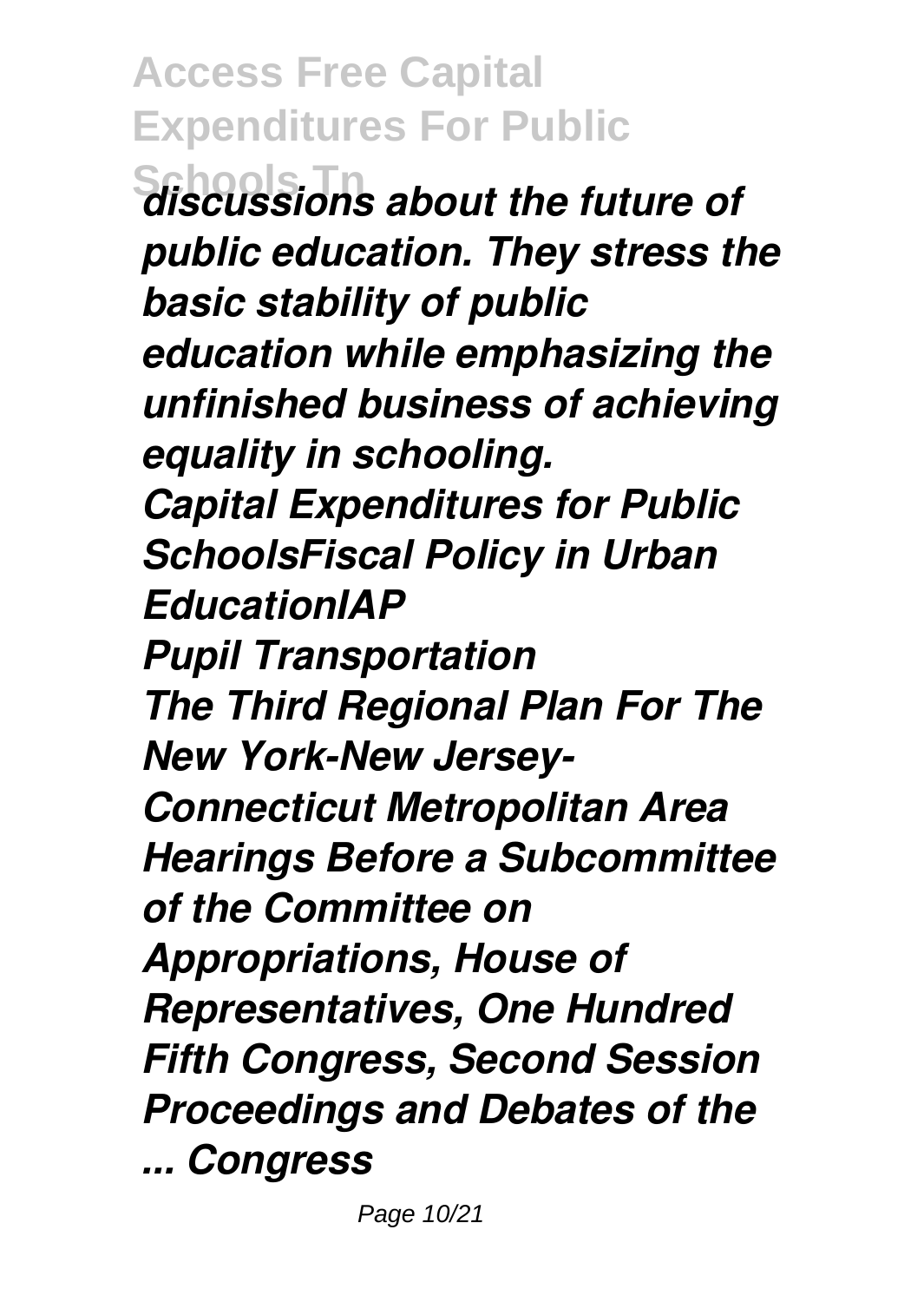**Schools Tn** *Hearings Before a Subcommittee of the Committee on Government Operations, House of Representatives, Ninety-fourth Congress, First Session, on H.R. 6558 and Related Bills ... State and Local Fiscal Assistance Act (General Revenue Sharing) Containing Insurance Costs, Funding Capital, and Tackling the Challenges*

This book first gives a brief overview of regional issues and a history of education in Lithuania and describes the development of education in the country since the political changes. It then presents an analysis of the entire education system and identifies key directions for reforms.

Analyzes an array of issues pertaining Page 11/21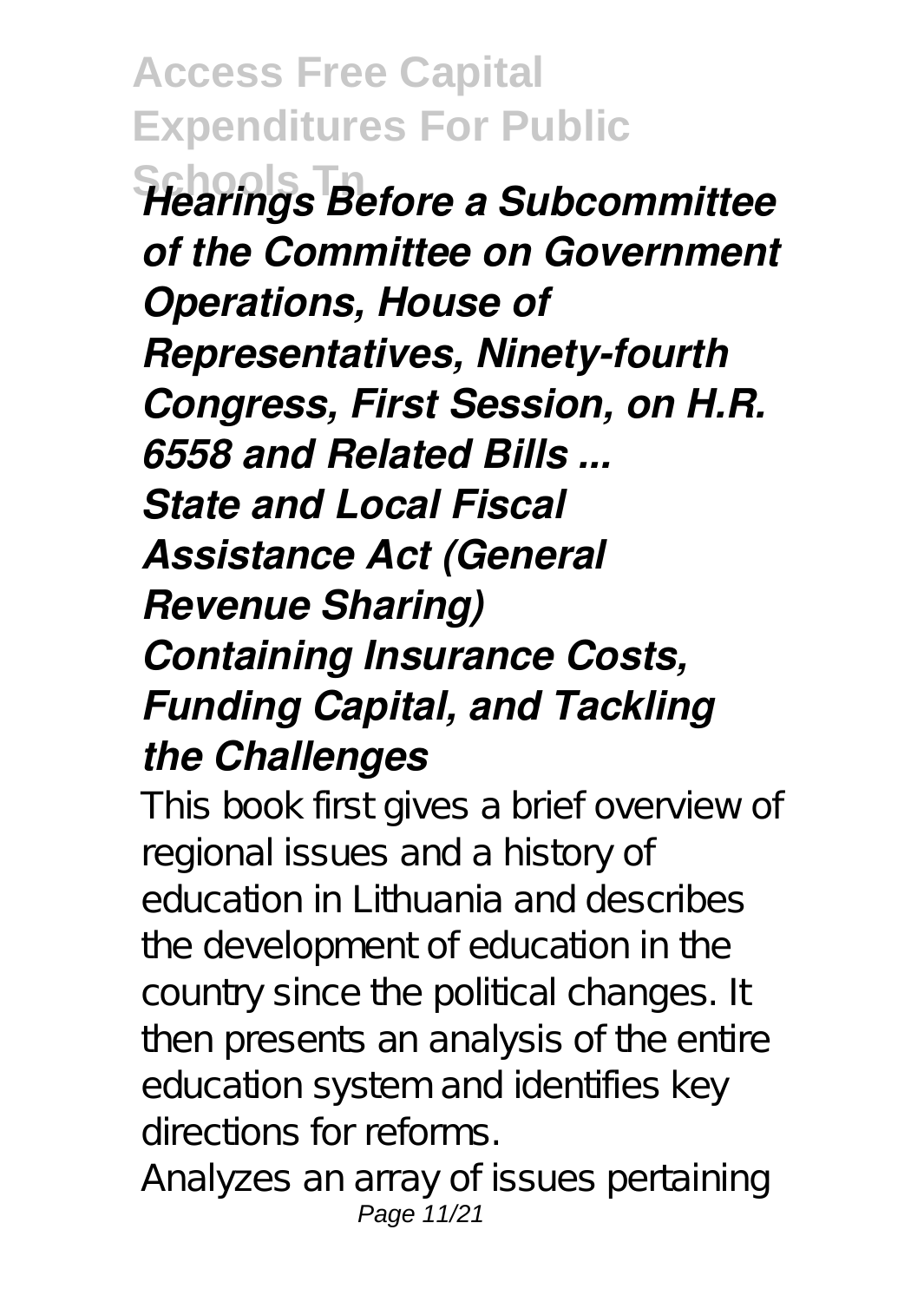**Schools Tn** to accessibility, student achievement, governance, and operation of charter schools in California. Four specific research questions were investigated: (1) What population of students attends charter schools? (2) Is student achievement higher in charter schools than in conventional public schools? (3) What oversight and support do the chartering authorities provide? (4) How do charter schools differ from their conventional public school counterparts in terms of their operation, including finances, academic achievement, and staffing? Expenditures Per Pupil in City Schools, 1940-41 Hearings Before the Subcommittee on Elementary, Secondary, and Vocational Education of the Committee on Education and Labor, House of Representatives, One Page 12/21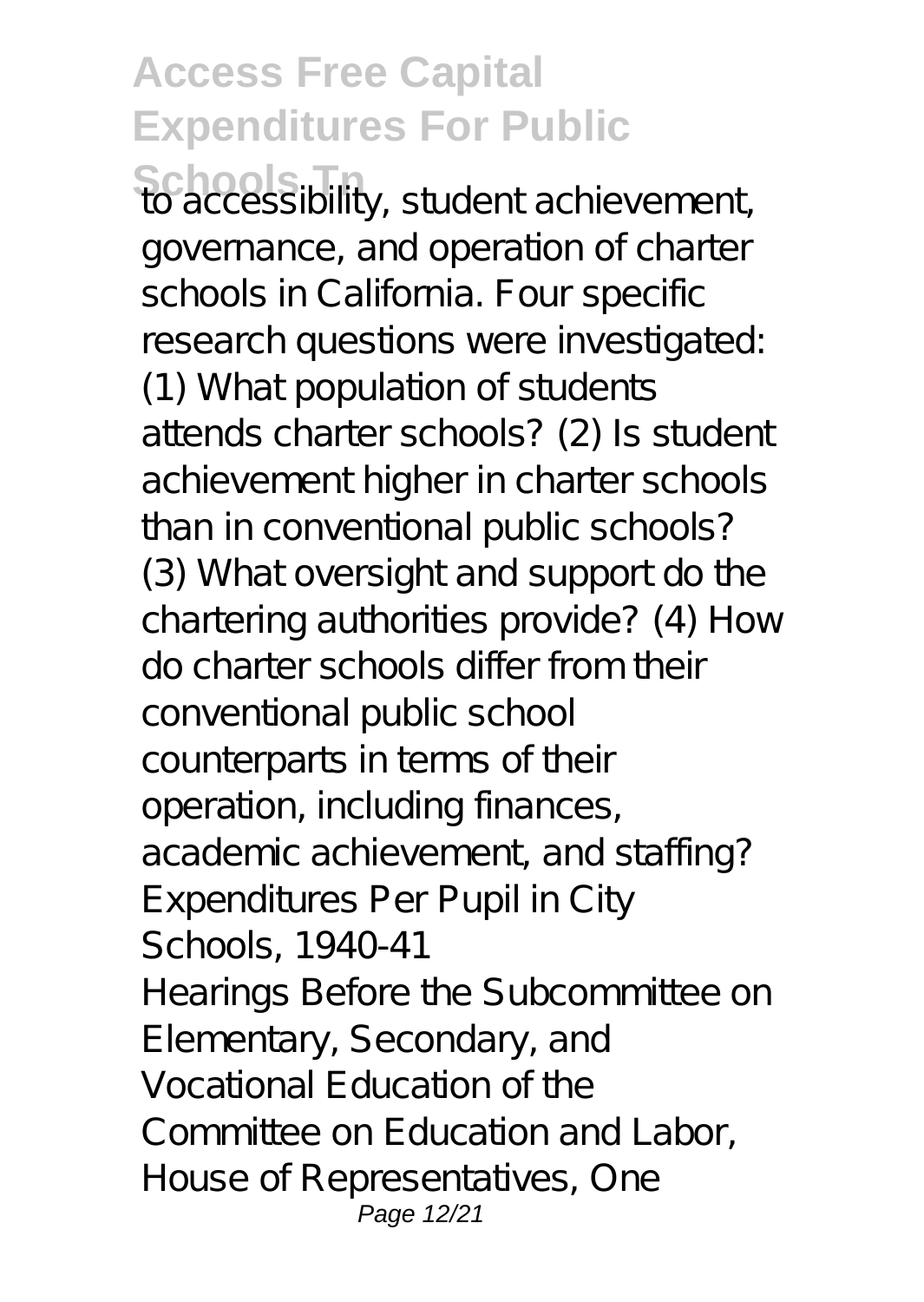**Schools Tn** Hundredth Congress, First Session Responsibilities and Services of State Departments of Education Prevent Disparities and Fiscal Alternatives [a Report Prepared for the President's Commission on School Finance Under HEW Contract No. OEC-0-71-0907].

Economic Report of the President State and Local Fiscal Assistannce Act, (general Revenue Sharing) ... Source Materials for Secondary School Teachers of Foreign Languages

Each issue provides a 10-year projection from edition date of statistics for elementary and secondary schools and institutions of higher education; includes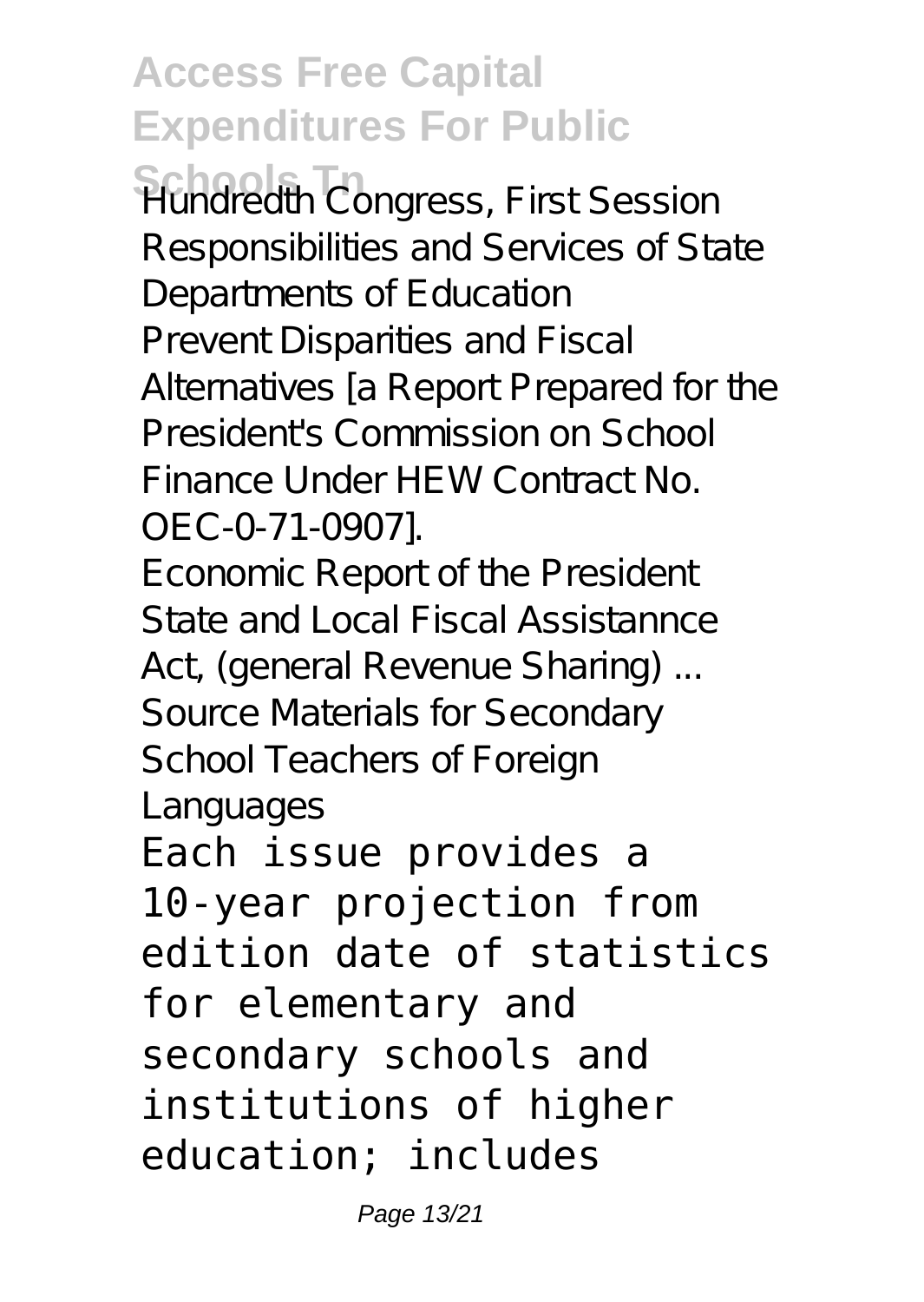**Access Free Capital Expenditures For Public** Schools Tn<br>enrollments, graduates, teachers, and expenditures. Regional Plan Association, the nation's oldest regional planning organization, has worked since 1929 to improve the quality of life in the New York-New Jersey-Connecticut metropolitan area. The Association has crafted two long-term plans and successfully promoted their implementation through advocacy and coalition building.The Association's Third Regional Plan describes a series of key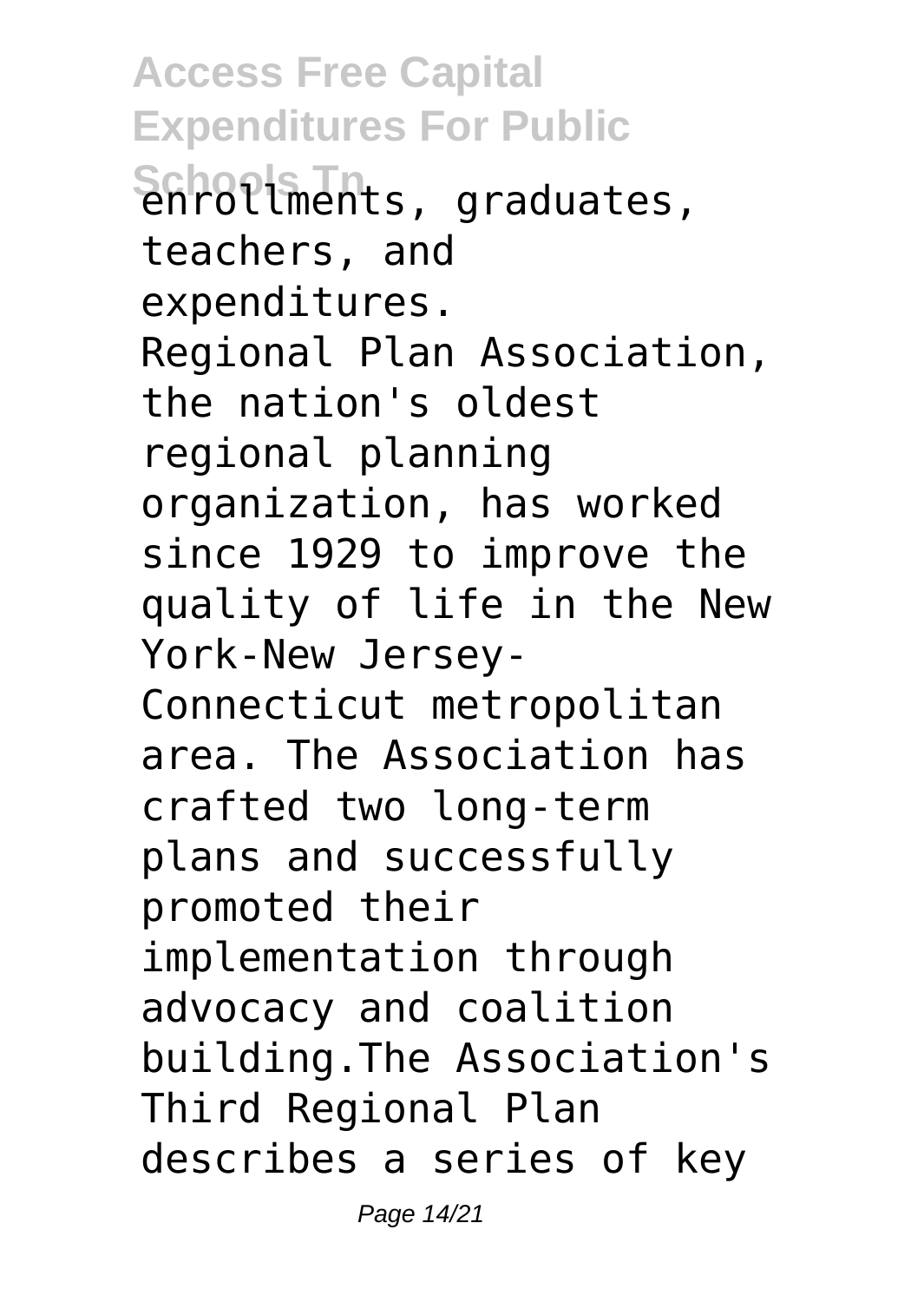**Access Free Capital Expenditures For Public** Schools Tn<sub>es</sub> aimed at not only improving quality of life, but also at increasing economic competitiveness, encouraging more sustainable patterns of growth, and expanding opportunities and choice in employment, housing, and community.The Plan presents five major campaigns, each of which combines the goals of economic, equity, and environmental improvements. They are: Greensward -- to protect and restore large natural resource systems at the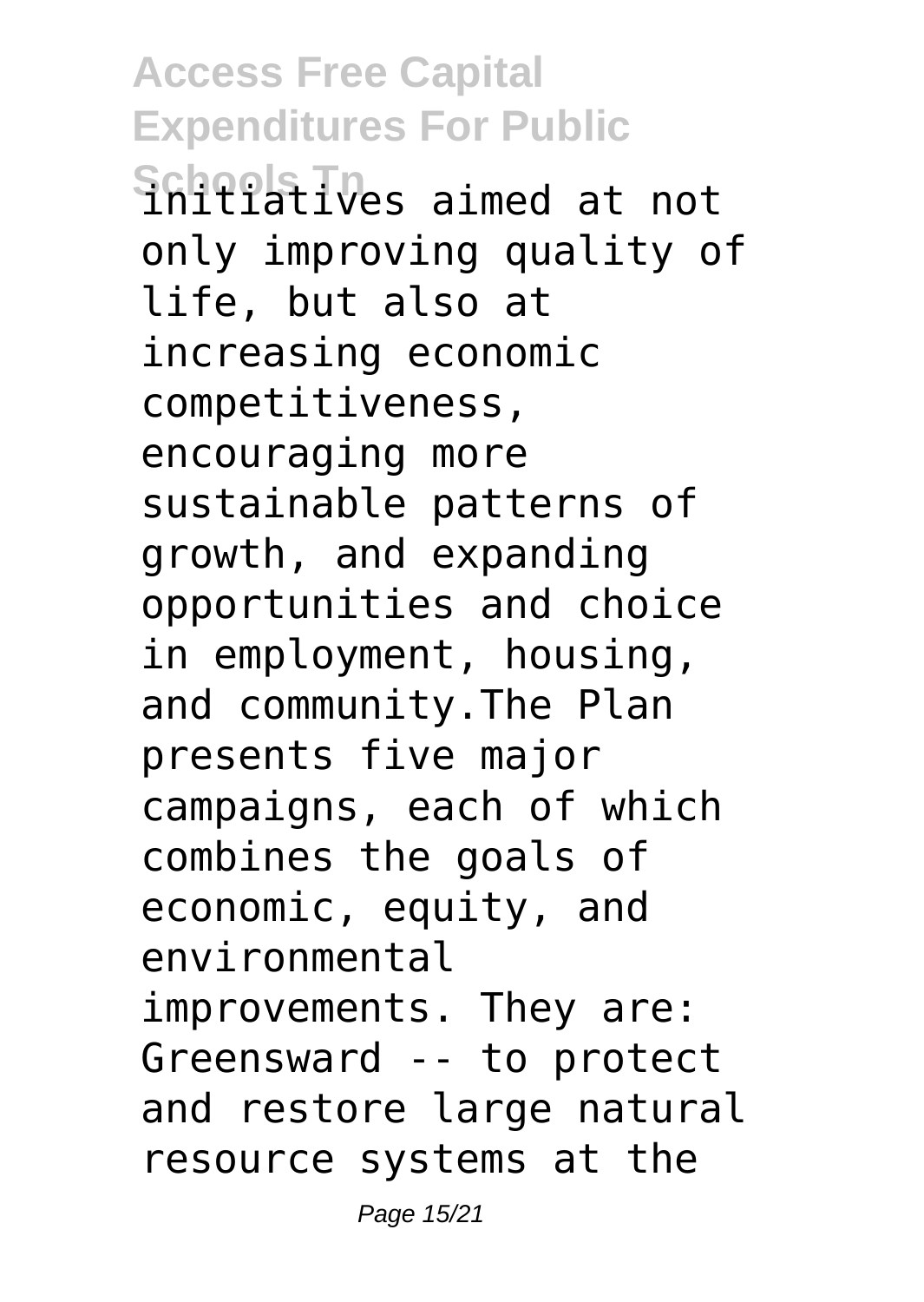**Schools Tn** periphery of urbanized areas Centers -- to "recenter" regions that have experienced decades of sprawl growth Mobility -- to transform existing transit infrastructure to create a regional express rail network that would dramatically improve public transit, reduce highway congestion, and speed freight movement Workforce -- to provide the region's workforce with the skills and opportunities needed to participate in the economy of the future Governance -- to rationalize the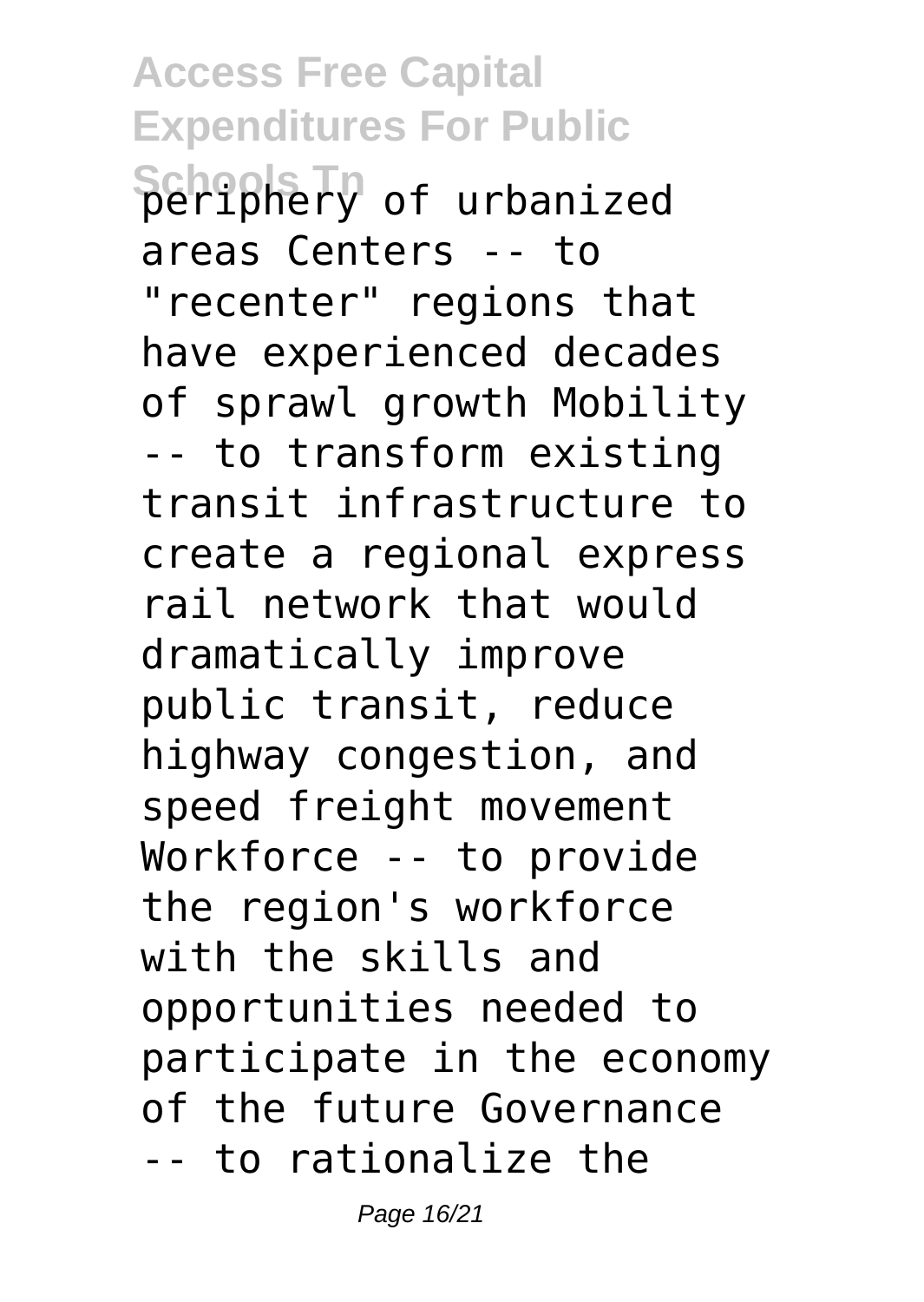Schools Th<sub>s</sub> of existing authorities, encourage service sharing among municipal governments, and encourage more effective state and regional landuse planning programs While focusing on the New York-New Jersey-Connecticut metropolitan area, the Plan's broad themes have universal applicability to regions throughout the industrialized world. Federal-state-local Fiscal Relations Statistics of State School Systems Statistics of Education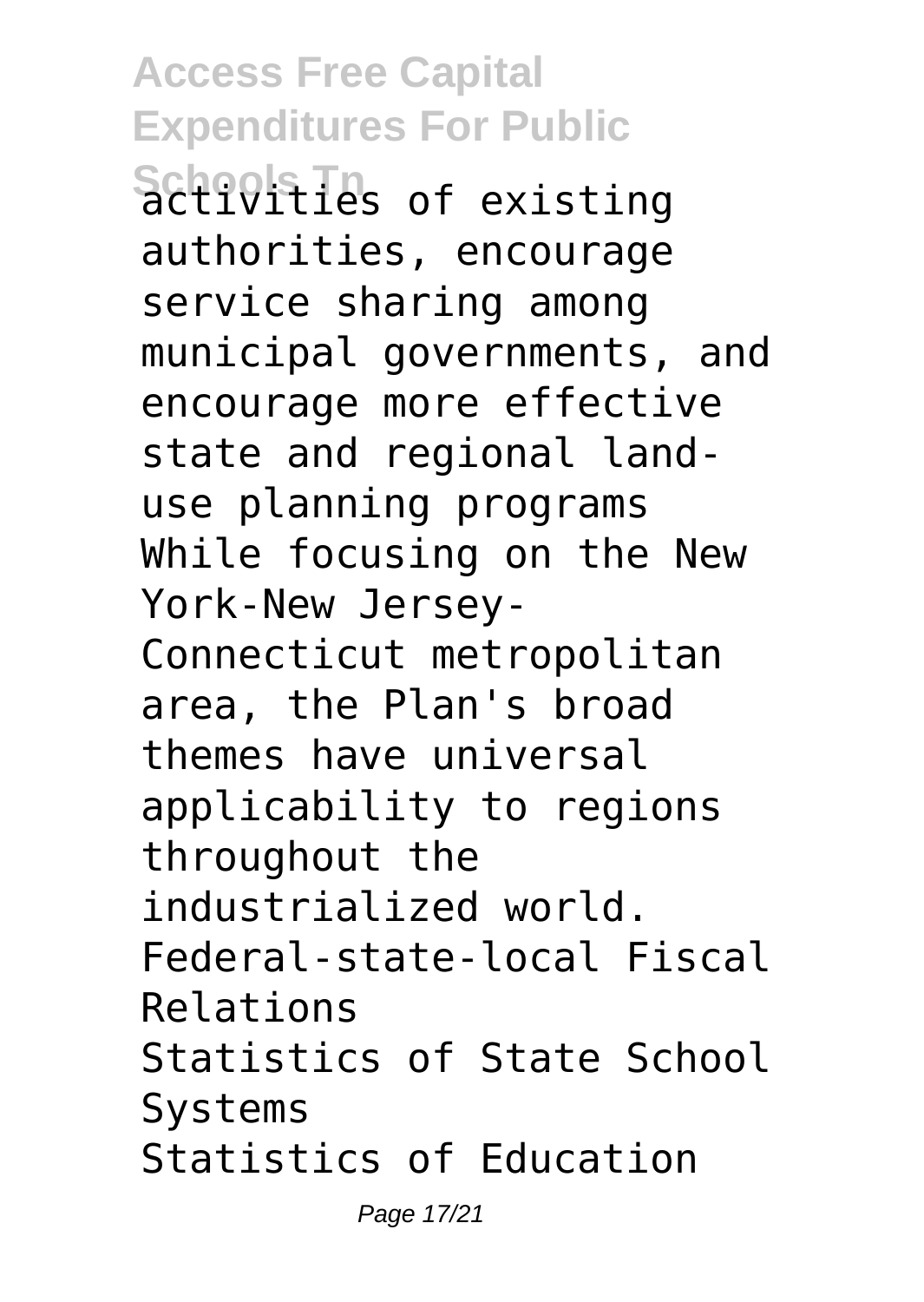**Schools Tn** Conducted Under the Auspices of the Chairmen of the Subcommittees on District of Columbia Appropriations of the Respective Appropriations Committees of the Senate and House of Representatives Capital Expenditures for Public Schools Hearing on Education Funding Education Statistics Quarterly **This paper presents an analysis of the determinants of private investment in the Caribbean region, using** Page 18/21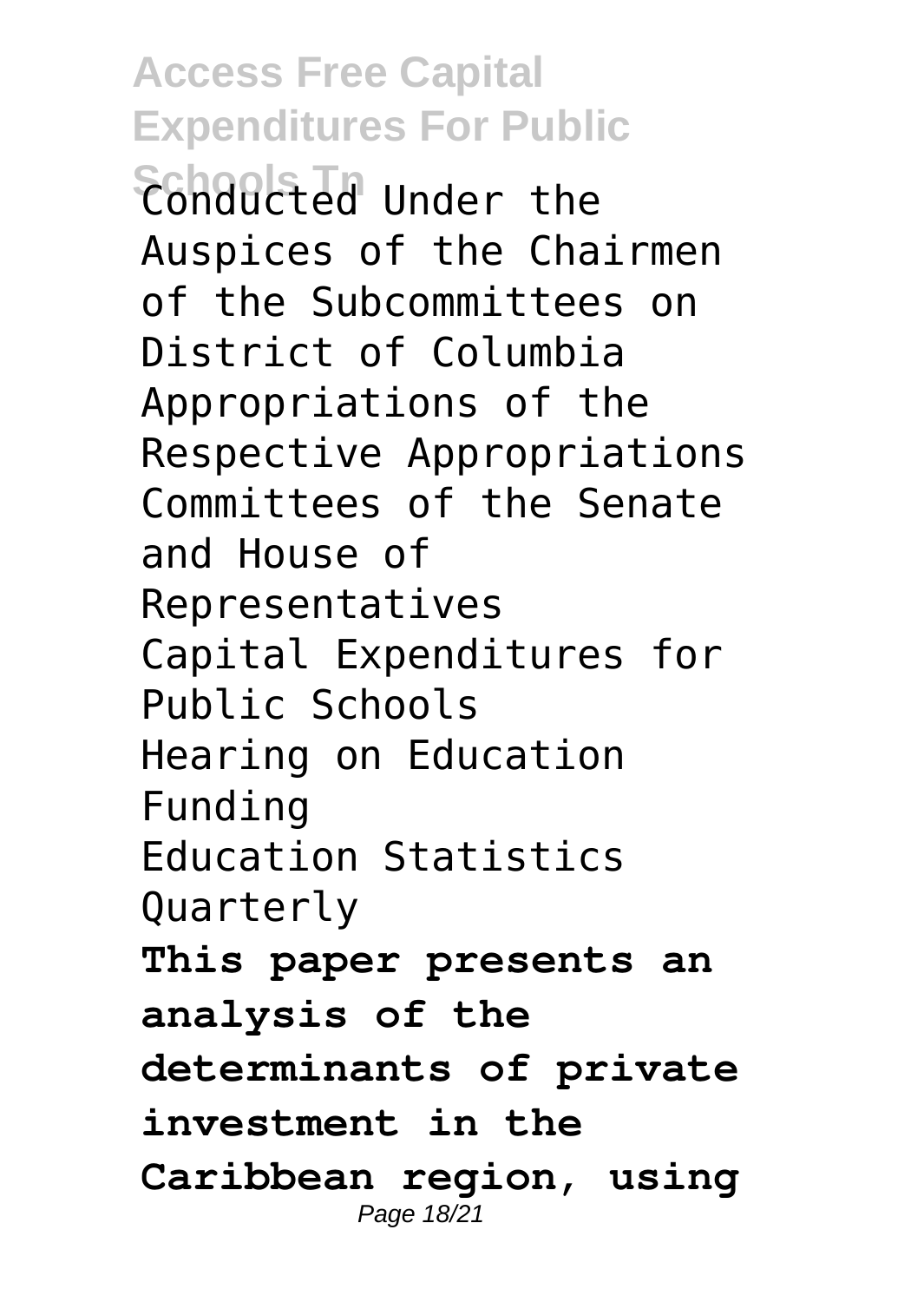**Access Free Capital Expenditures For Public Schools Tn data for the 1977-91 time period. Drawing on the endogenous growth literature, a model is developed to capture the impact of public education expenditure on private sector capital formation. The implications of this model are tested in the context of an econometric model assessing the impact of education and other variables on the share of private investment in GDP. The empirical results reveal that** Page 19/21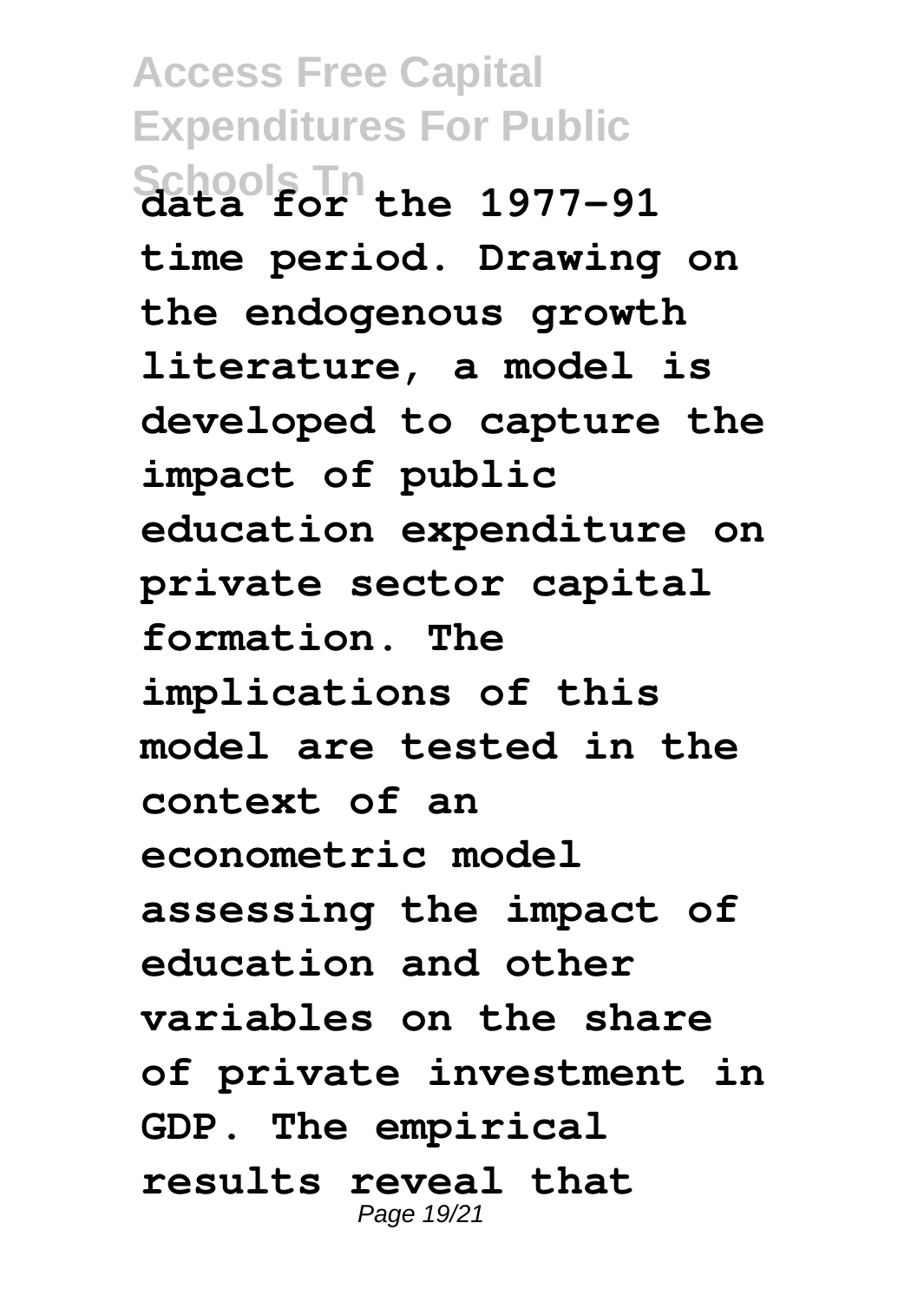**Access Free Capital Expenditures For Public Schools Tn public education outlays, as well as economic growth, have a significant effect on private capital formation. Public investment has a negative effect on private investment, while real interest rates and external debt burdens are found to have no statistically significant impact on private investment. Public School Finance Teacher Excellence Charter School Operations and** Page 20/21